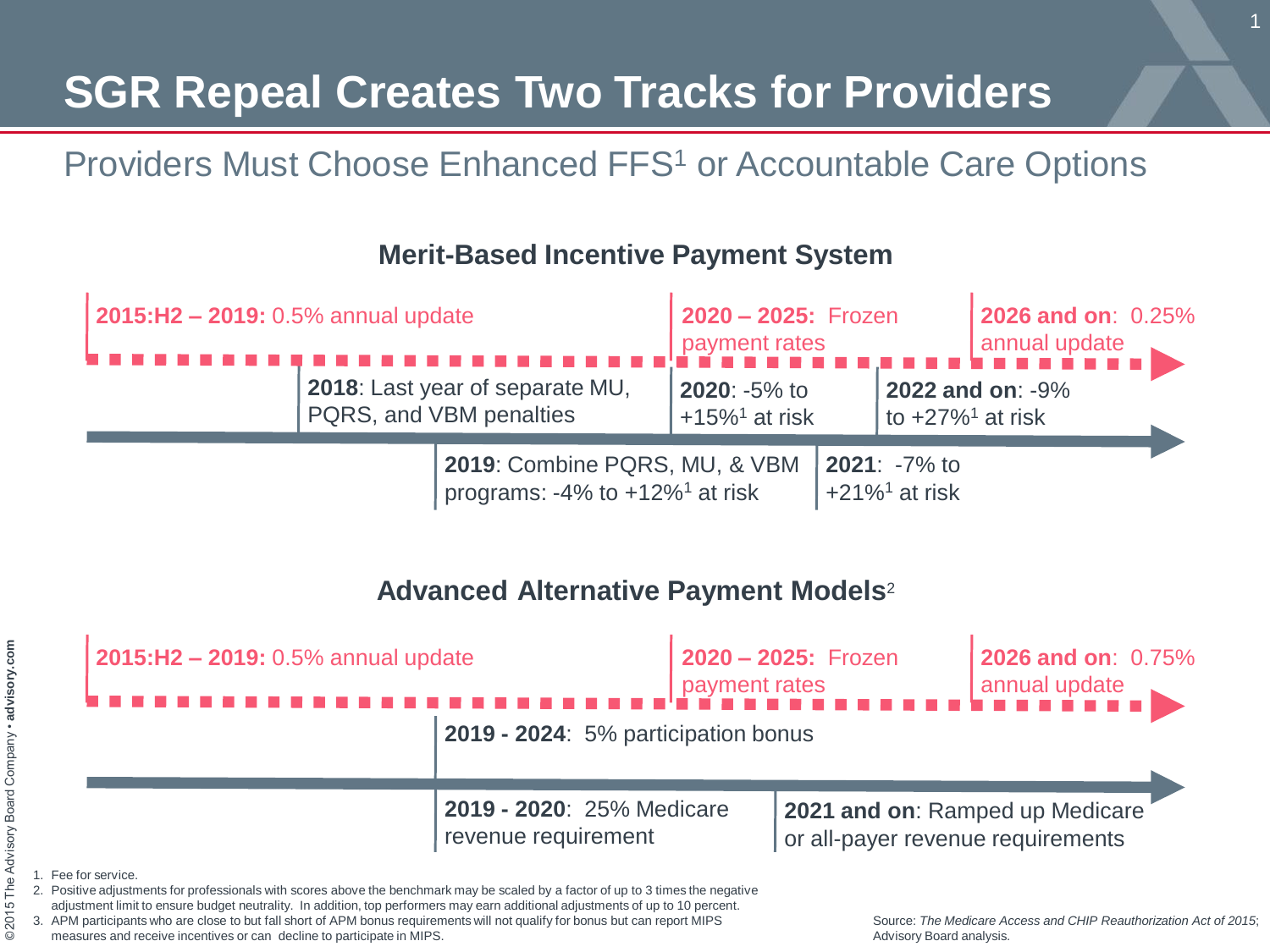## **New Law Strengthens Move To P4P Incentives**

### Builds on Trend of Increasing Provider Accountability Even Within FFS

### **Merit-Based Incentive Payment System (MIPS) Summary**

- Sunsets current Meaningful Use, Value-Based Modifier, and Physician Quality Reporting System (PQRS) penalties at the end of 2018, rolling requirements into a single program
- Adjusts Medicare payments based on performance on a single budgetneutral payment beginning in 2019
- Applies to physicians, NPs, clinical nurse specialists, physician assistants, and certified RN anesthetists
- Includes improvement incentives for quality and resource use categories



#### **MIPS Performance Category Weights**